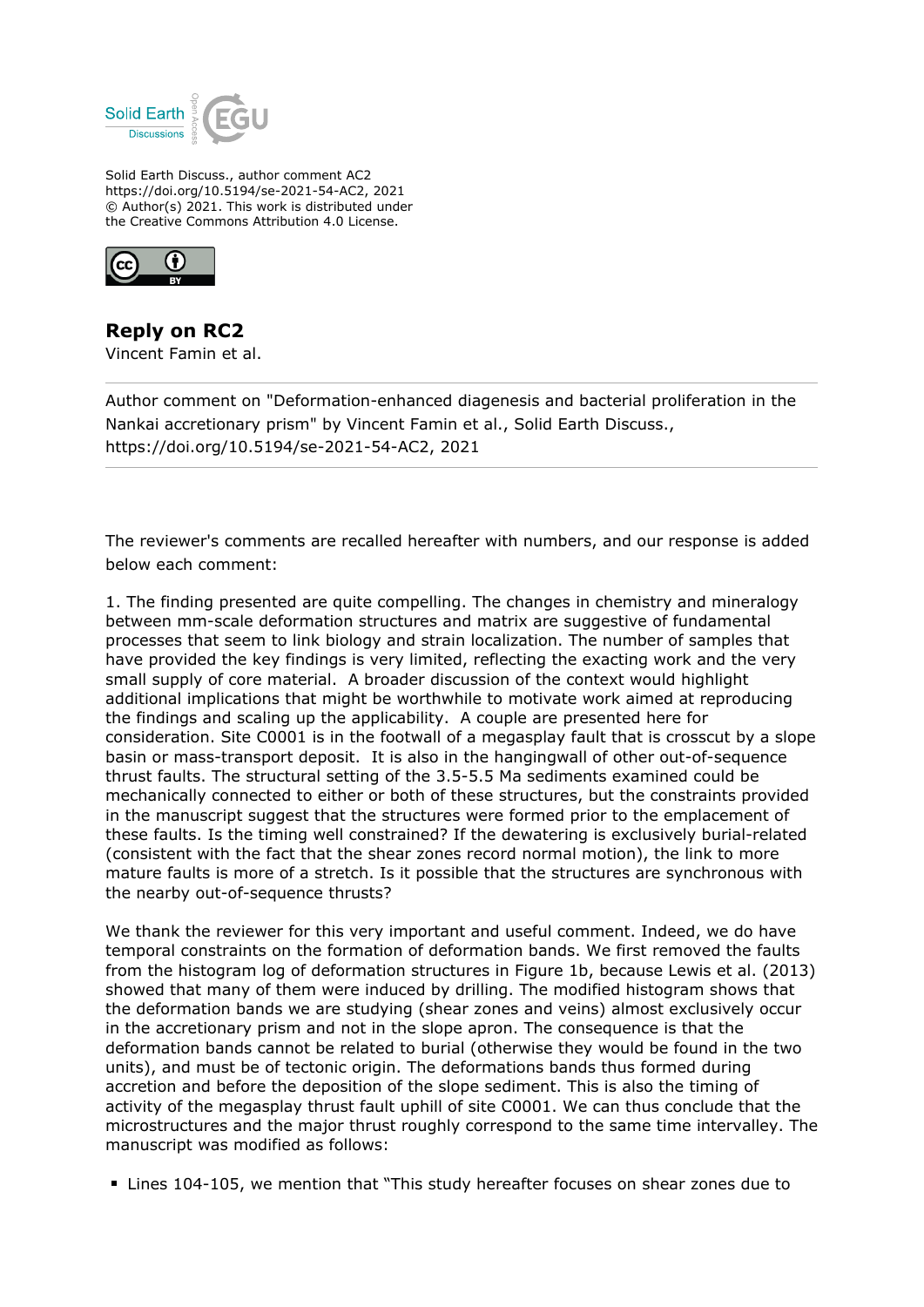their larger thickness than faults, and because Lewis et al. (2013) showed that many of the faults are in fact drilling-induced."

- We modified Figure 1c to show only shear zones and veins.
- We added a new paragraph lines 323-333: "Another important question concerns the timing of deformation bands and their bacterial proliferation. Given the need of nutriments for metabolic reactions, it is tempting to interpret these structures as formed at shallow depth below the sea floor, in proximity of seawater sulfate supply. However, shear zones as well as veins were almost exclusively found in the accretionary prism (Unit II) and not in the slope sediment (Unit I) above the unconformity (Fig. 1c). This fact implies that most of the deformation bands studied here are not burial-related, but are rather associated with the tectonics of the accretionary prism. A way to reconcile the two inferences is to suggest that deformation bands, and biological diagenesis in them, developed in the upper portion of the accretionary prism during thrusting, and before the deposition of slope sediments. Whether deformation bands are mechanically compatible with thrusting is unfortunately unknown because no kinematics could be assigned to the majority of them. Nevertheless, we note that this proposed timing coincides with the activity of the megasplay fault thrust uphill of C0001 (Fig. 1b). It is thus possible that deformation bands may represent early stages of strain localization, and fluid expulsion, in the context of megasplay fault development."

2. These overarching questions connect to the implications that start on Line 328, specifically the potential relation between structures of the kind the authors nicely characterize and larger faults. The timing questions are thus critical. Given how much interest there is on accretionary prisms, and on the spectrum of time scales over which seismic energy is released, the following specific questions might be worth consideration. For example, if the dewatering structures are tectonic (not simply products of burial) over what timeframes can the authors bracket them to have been active? Are they "one-time" features related to a single seismic event on the megathrust or the more proximal megasplays? Alternatively, are they formed over many seismic cycles, or perhaps even during the inter-seismic phase as fault zone coupling evolves? Are they crosscut by structures with known kinematics that help narrow the timing? Some of the structures are themselves normal sense shear zones. I realize that these questions are challenging. I ask because I wonder whether the fluids produced by the processes described might have been supplied to structures up dip, down dip or even along strike? If these structures immediately precede the development of throughgoing faults, do they shed light on process-zone evolution? If they are coeval with throughgoing faults, do they help us understand feedbacks between damage zones and faults? An entirely different implication/question: could these structures be signatures of aseismic processes such as tremor?

These questions are very interesting, unfortunately we cannot answer them. We do not have a more precise timing for the development of deformation bands, because no kinematics could be assigned to the majority of them, and because core observation seldom provides information about crosscutting relationships. We do not know whether these structures are "one time events", whether they are caused by earthquakes or slowslip events or anything else. Given our lack of knowledge, we do not feel confident at discussing these points in this manuscript. Nevertheless, we added a sentence to suggest the possibility that microstructures might supply fluids to larger faults, given their coeval timing, lines 348-350: "Given the temporal consistency between megasplay faulting and deformation bands, the dewatering of these many microstructures could be supplied to major faults, which might explain some freshwater fluxes observed in accretionary prisms (e.g. Kastner et al., 1993; Vrolijk et al., 1991)."

3. These questions require timing constraints that are very difficult, if not impossible. Given that the "plumbing of accretionary prisms" remains a hot topic, as the authors